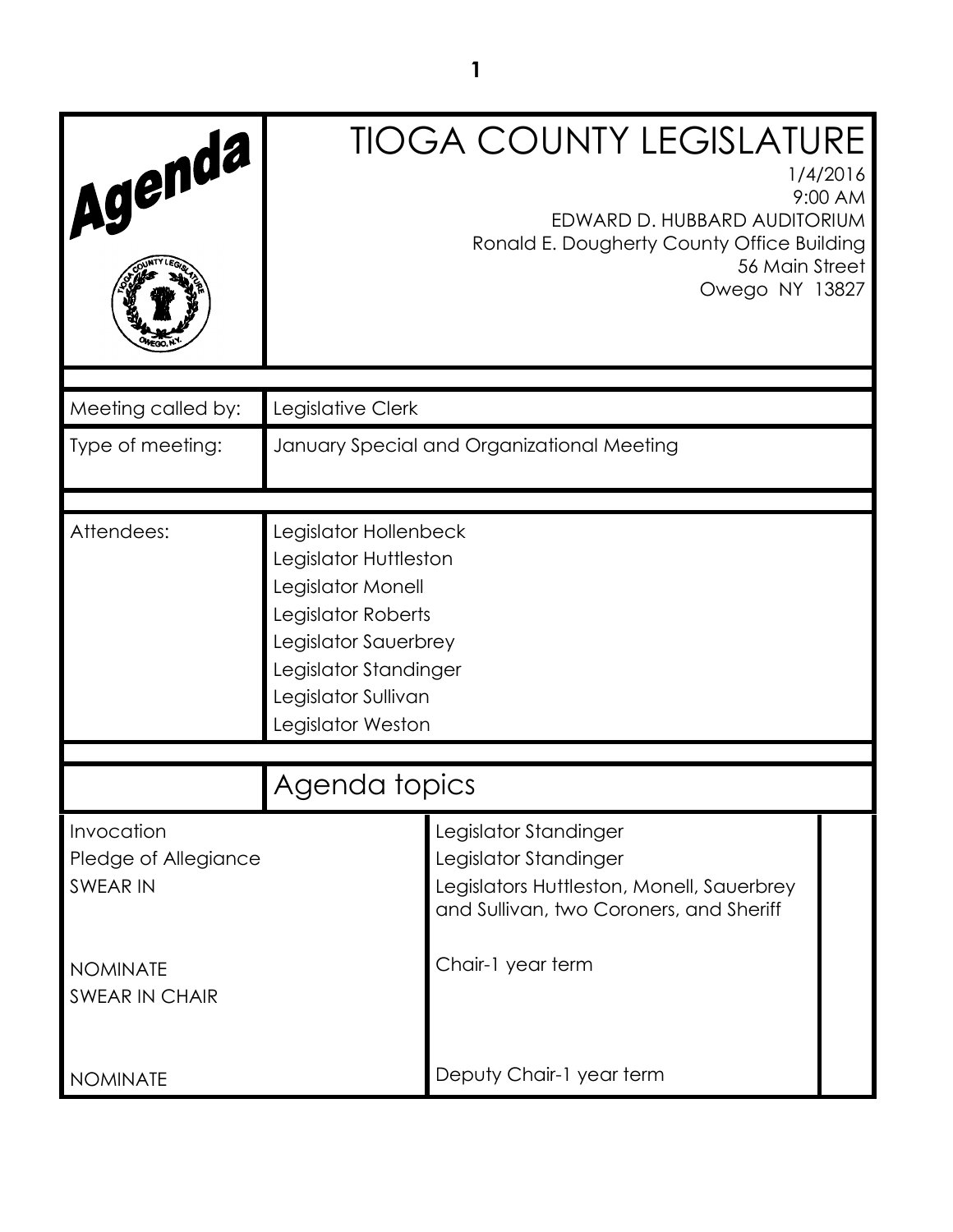| <b>SWEAR IN DEPUTY CHAIR</b>                                                           |  |                                                                                                                                                                                                                                                                                                                                                                                                                                                                                                                                                                          |  |
|----------------------------------------------------------------------------------------|--|--------------------------------------------------------------------------------------------------------------------------------------------------------------------------------------------------------------------------------------------------------------------------------------------------------------------------------------------------------------------------------------------------------------------------------------------------------------------------------------------------------------------------------------------------------------------------|--|
| <b>NOMINATE</b><br><b>NOMINATE</b><br><b>NOMINATE</b><br><b>NOMINATE</b>               |  | County Attorney-3 year term<br>Legislative Clerk-3 year term<br>Budget Officer-3 year term<br>Public Defender-3 year term                                                                                                                                                                                                                                                                                                                                                                                                                                                |  |
| SWEAR IN COUNTY ATTORNEY,<br>LEGISLATIVE CLERK, BUDGET OFFICER,<br>AND PUBLIC DEFENDER |  |                                                                                                                                                                                                                                                                                                                                                                                                                                                                                                                                                                          |  |
| <b>NOMINATE</b>                                                                        |  | Public Information Officer 1/3/16-<br>12/31/16                                                                                                                                                                                                                                                                                                                                                                                                                                                                                                                           |  |
| <b>NOMINATE</b>                                                                        |  | Republican Majority Leader 1/3/16-<br>12/31/16                                                                                                                                                                                                                                                                                                                                                                                                                                                                                                                           |  |
| Petitions, Communications & Notices<br>Appointments                                    |  | <b>DISCLOSURES</b>                                                                                                                                                                                                                                                                                                                                                                                                                                                                                                                                                       |  |
| <b>RESOLUTIONS:</b>                                                                    |  | 1. Trips Authorized<br>2. Designation of Official Depositories<br>3. Designate Official Newspapers<br>4. Designation of Newspaper for Republican Party<br>5. Designation of Newspaper for Democratic Party<br>6. Set Salary of Chair<br>7. Fix dates and times of Tioga County Legislative Meetings<br>8. Appointment of Administrative Coroner<br>9. Appoint County Auditor and Deputy County Auditor<br>10. Appoint Directors Soil & Water Conservation District<br>11. Annual Review of Procurement Policy<br>12. Authorize Salary of 3rd Assistant District Attorney |  |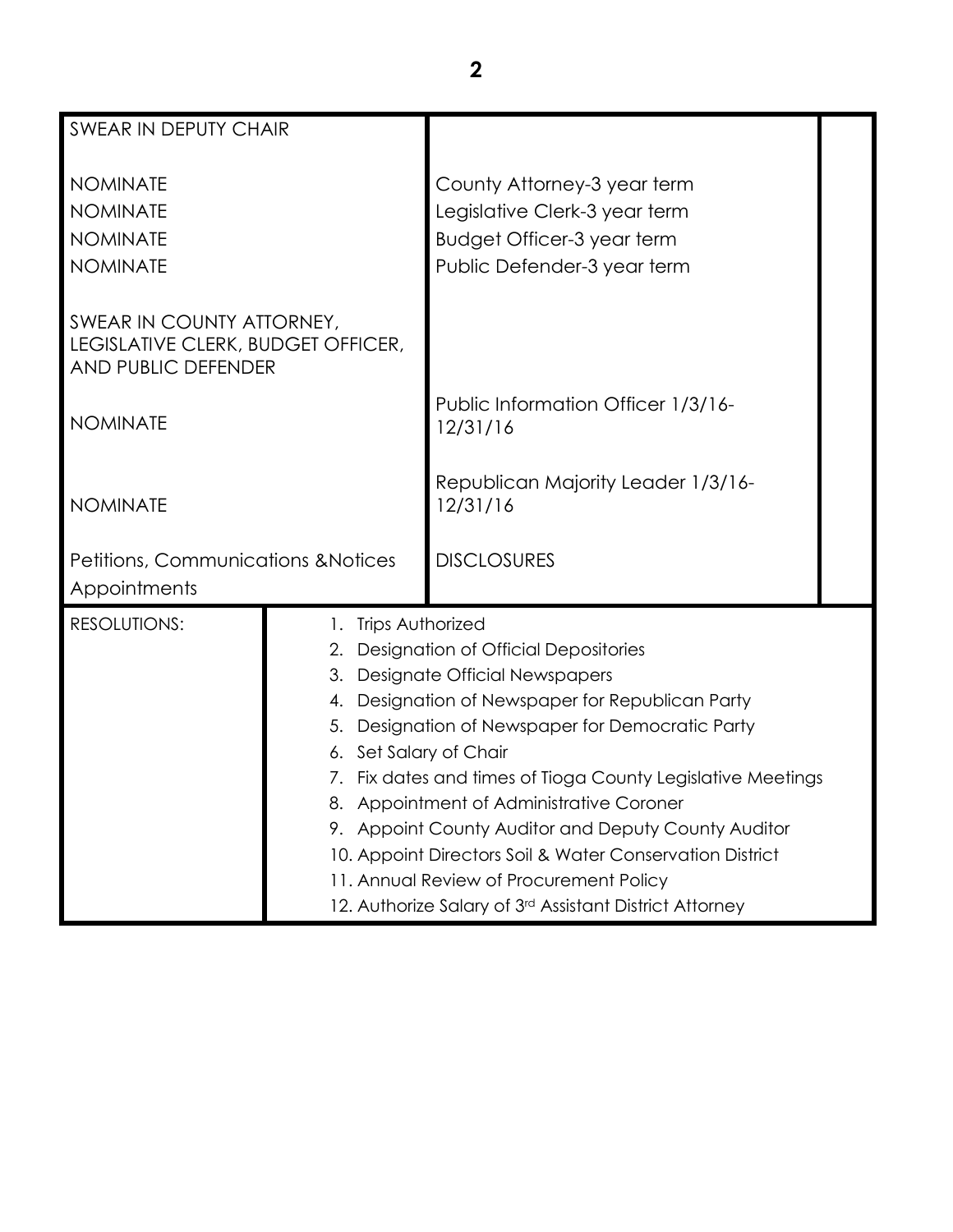RESOLUTION NO. –16 TRIPS AUTHORIZED

RESOLVED: That the Chair and the Clerk of the County Legislature, the County Attorney, and County Legislators be, and they hereby are, authorized to make such trips as their duties may require and that their actual and necessary expenses for travel, meals and lodging incurred on such trips be a County charge.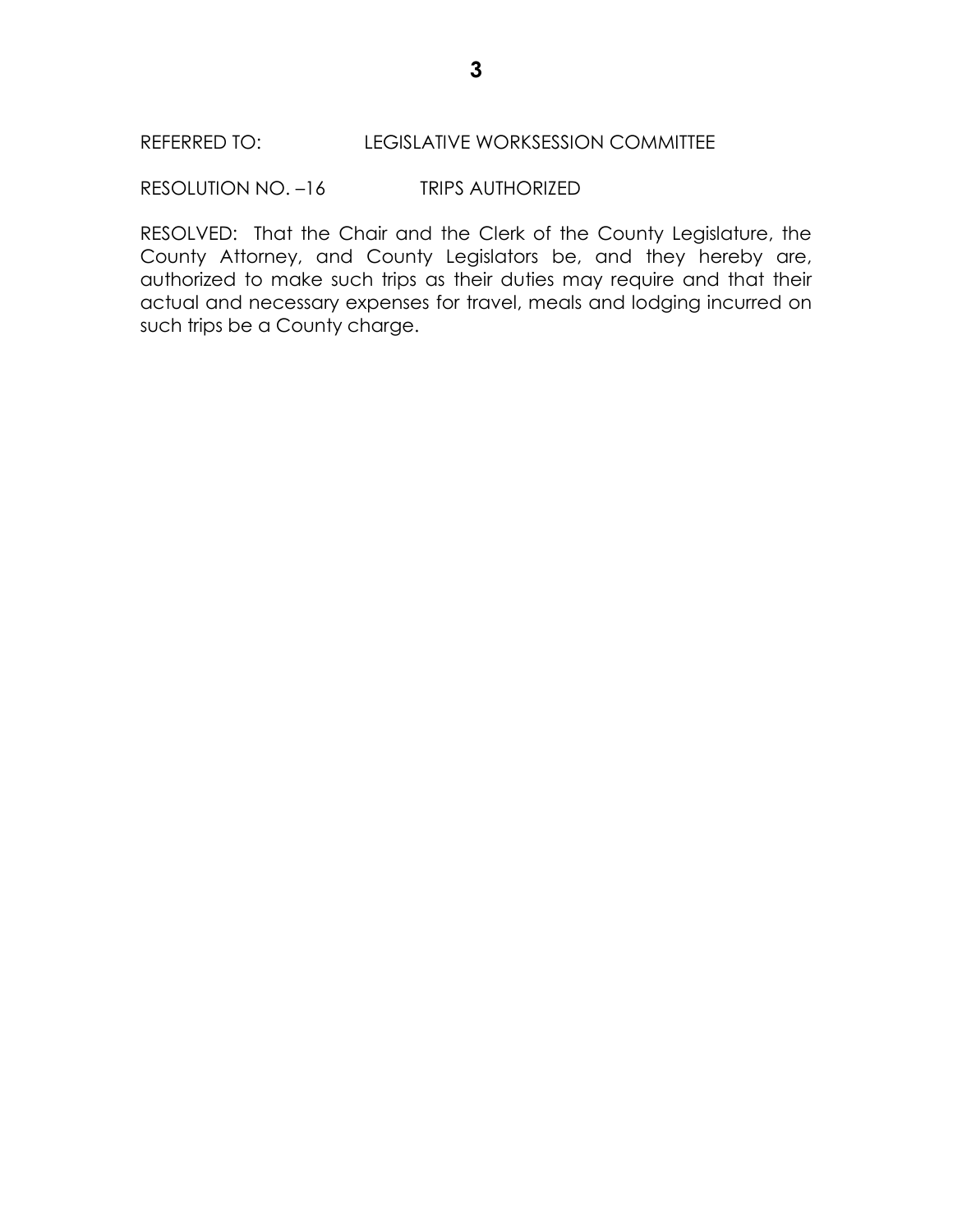## REFERRED TO: FINANCE COMMITTEE

#### RESOLUTION NO. –16 DESIGNATION OF OFFICIAL DEPOSITORIES

RESOLVED: That, pursuant to the powers vested in this Legislature by Section 212 of the County Law, as amended, the following Banks within New York State be, and they hereby are designated as depositories for the deposit of all monies received by the County Treasurer, to an amount not to exceed the sum set opposite the name of each Bank as follows:

| JP Morgan Chase Bank                  | \$30,000,000 |
|---------------------------------------|--------------|
| Chemung Canal Trust Company           | \$30,000,000 |
| Citizens Bank, N.A.                   | \$30,000,000 |
| Community Bank, N.A.                  | \$30,000,000 |
| First Niagara Bank, N.A.              | \$30,000,000 |
| Key Bank Corporation                  | \$30,000,000 |
| M&T Bank                              | \$30,000,000 |
| Tioga State Bank                      | \$30,000,000 |
| National Bank and Trust Company, N.A. | \$30,000,000 |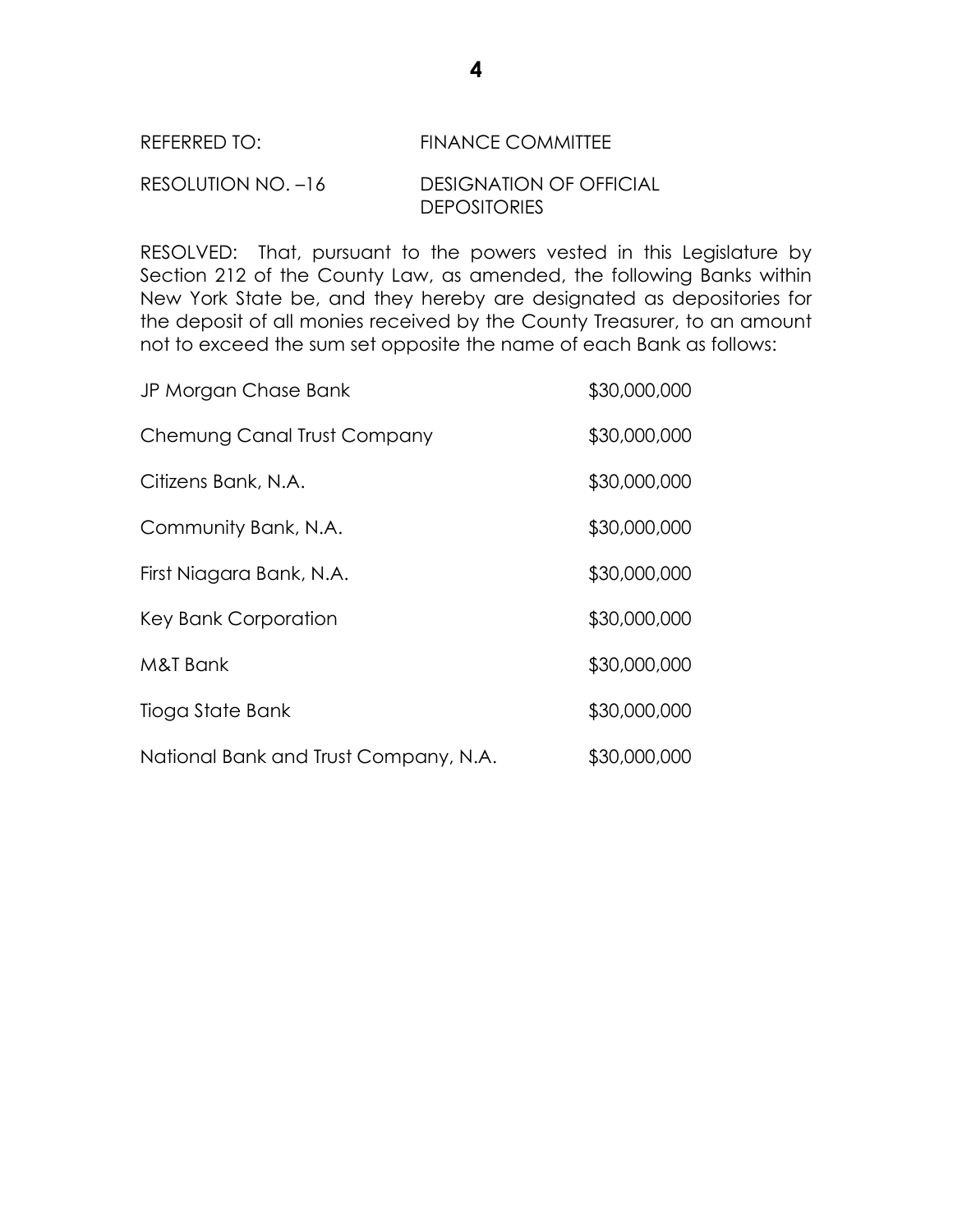#### REFERRED TO: LEGISLATIVE WORKSESSION COMMITTEE

#### RESOLUTION NO. –16 DESIGNATE OFFICIAL NEWSPAPERS

RESOLVED: That the Tioga County Courier and the Morning Times are hereby designated official newspapers for the publication of all local laws, notices and other matters required by law to be published pursuant to County Law  $\delta$ 214, Subd. 2; and be it further

RESOLVED: That the Press and Sun Bulletin, a daily newspaper, is hereby designated as the official newspaper for purposes of publishing all local laws, notices and other matters required by law to be published at such times that there is insufficient time to publish in the above two newspapers.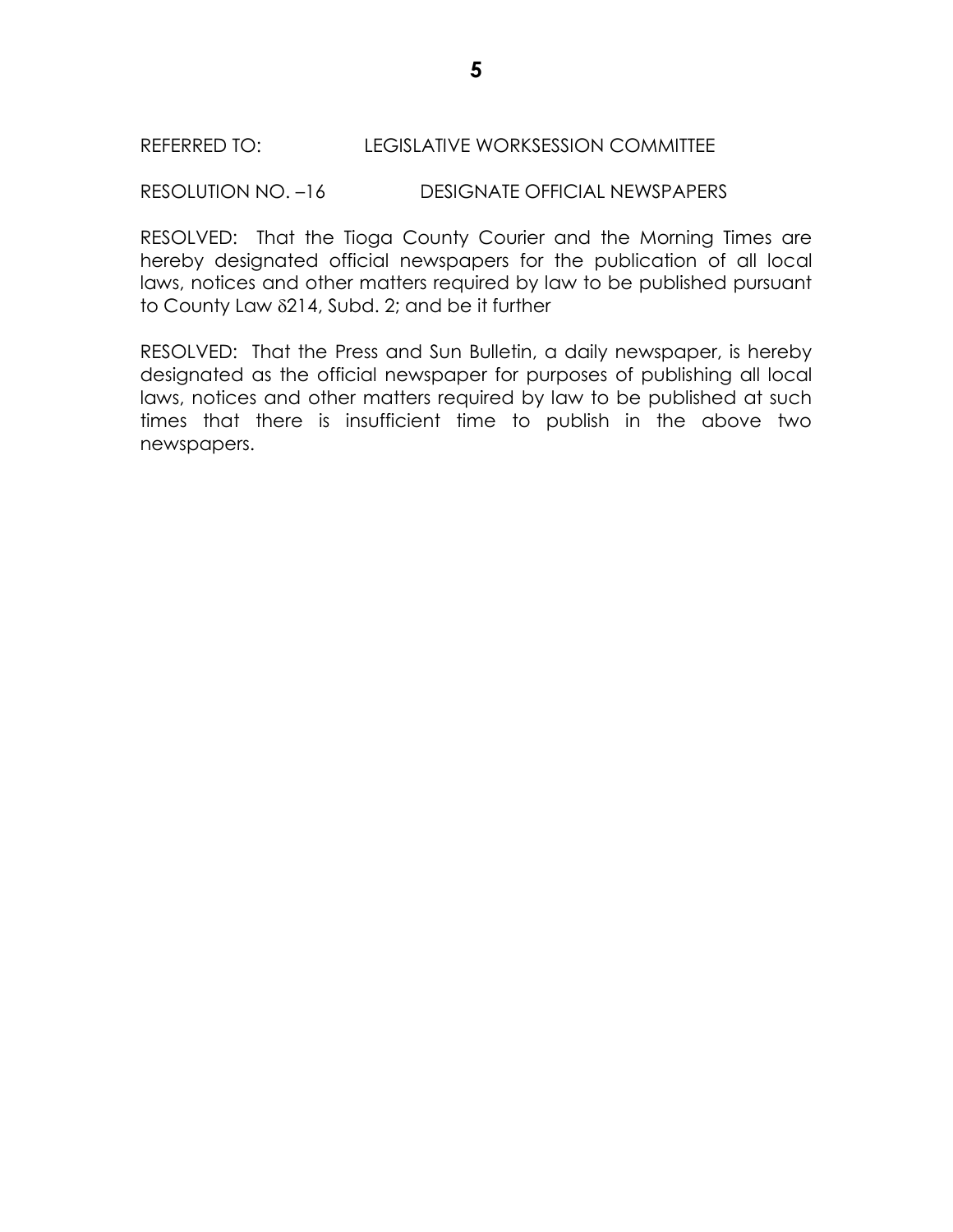#### RESOLUTION NO. –16 DESIGNATION OF NEWSPAPER FOR REPUBLICAN PARTY

RESOLVED: That the Morning Times is hereby designated as the newspaper published in the County of Tioga for the Republican Party to publish the Election notices issued by the Secretary of State, and to publish the official canvass pursuant to County Law 214, Subd. 1.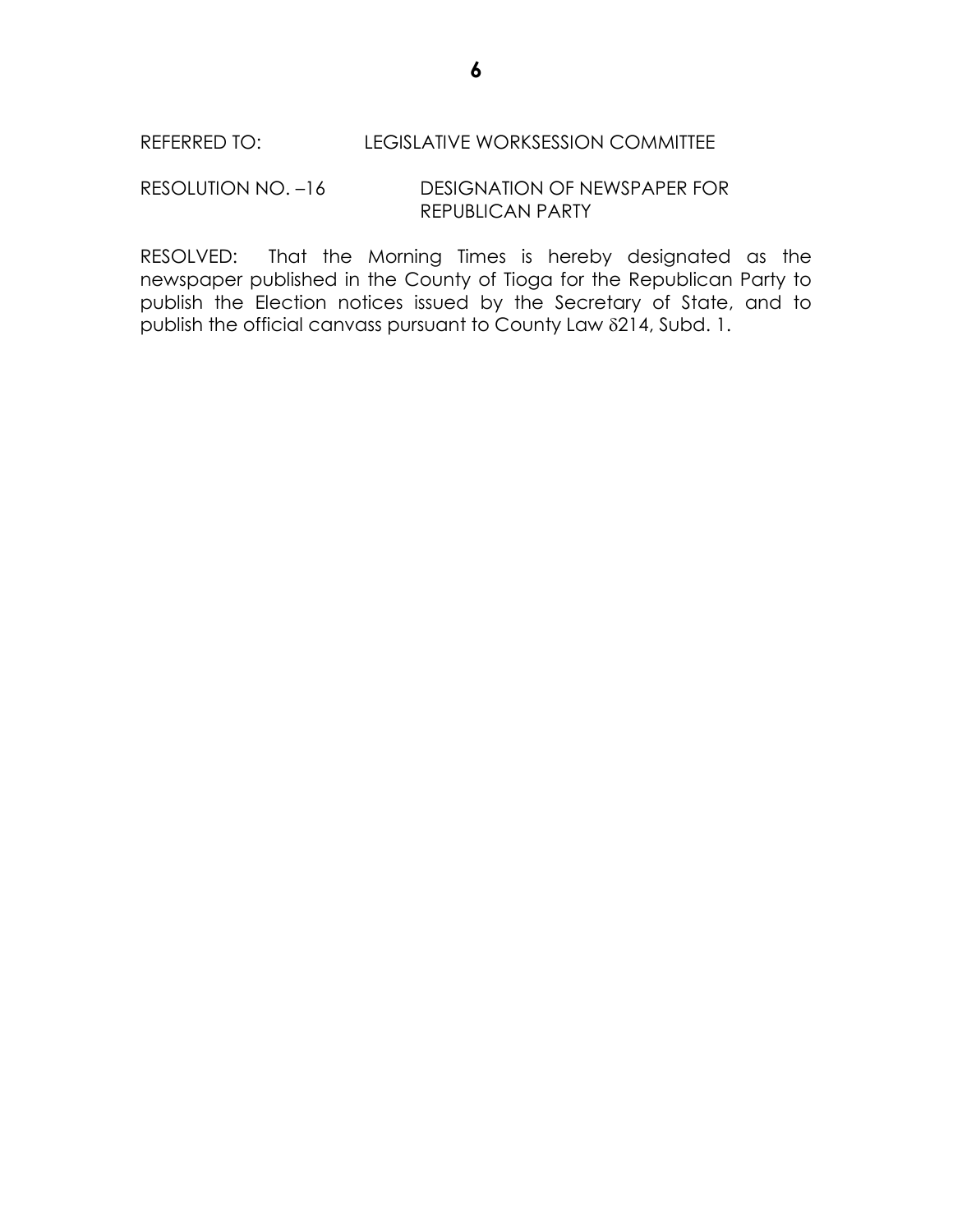RESOLUTION NO. –16 DESIGNATION OF NEWSPAPER FOR DEMOCRATIC PARTY

RESOLVED: That the Tioga County Courier is hereby designated as the newspaper published in the County of Tioga for the Democratic Party to publish the Election notices issued by the Secretary of State, and to publish the official canvass pursuant to County Law 214, Subd. 1.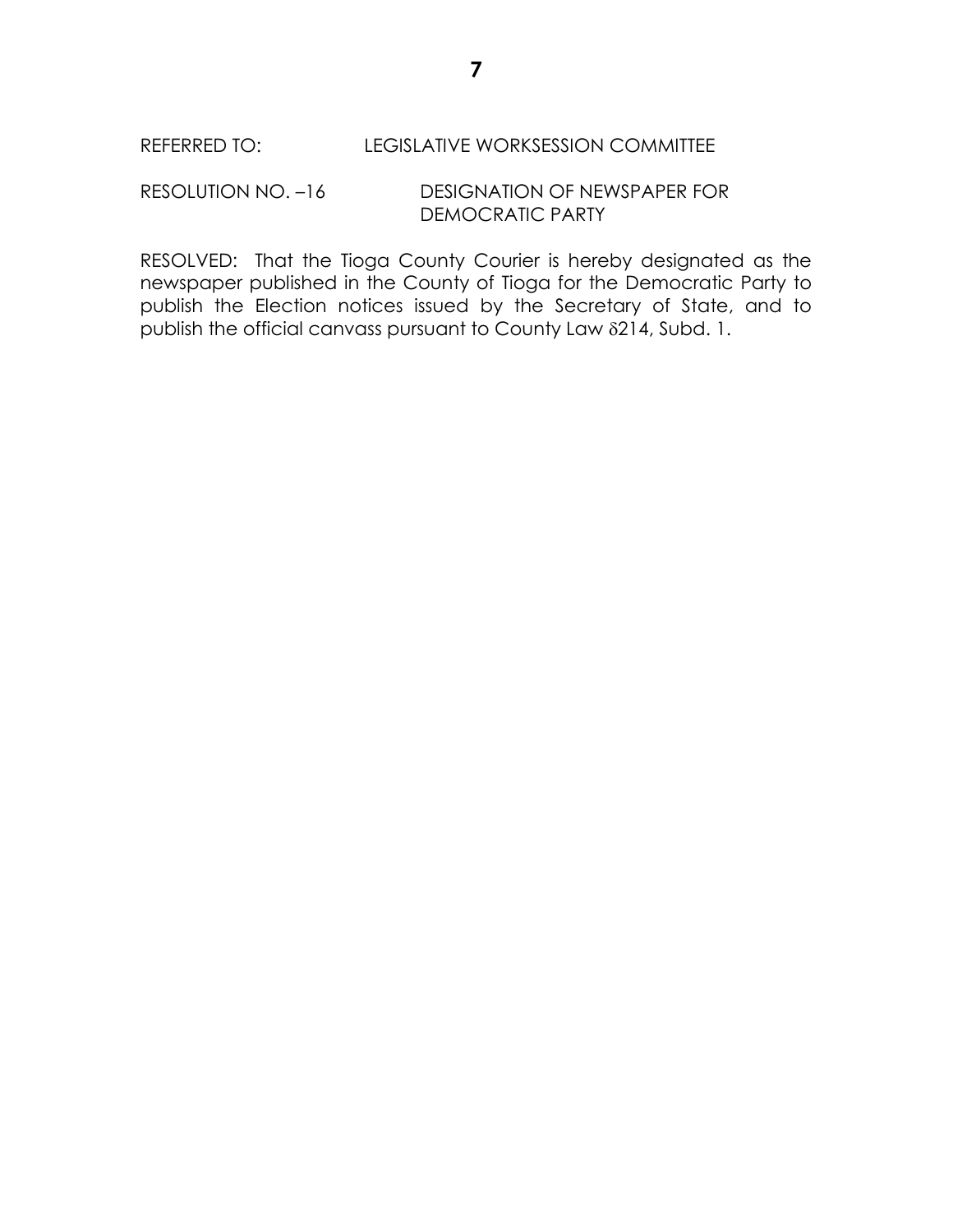### REFERRED TO: LEGISLATIVE WORKSESSION COMMITTEE

RESOLUTION NO. -16 SET SALARY OF CHAIR

RESOLVED: That the salary of the Chair of the Tioga County Legislature be set at \$33,067 per year, which includes the salary received as County Legislator of \$10,225 and an additional \$22,842 to serve as Chair.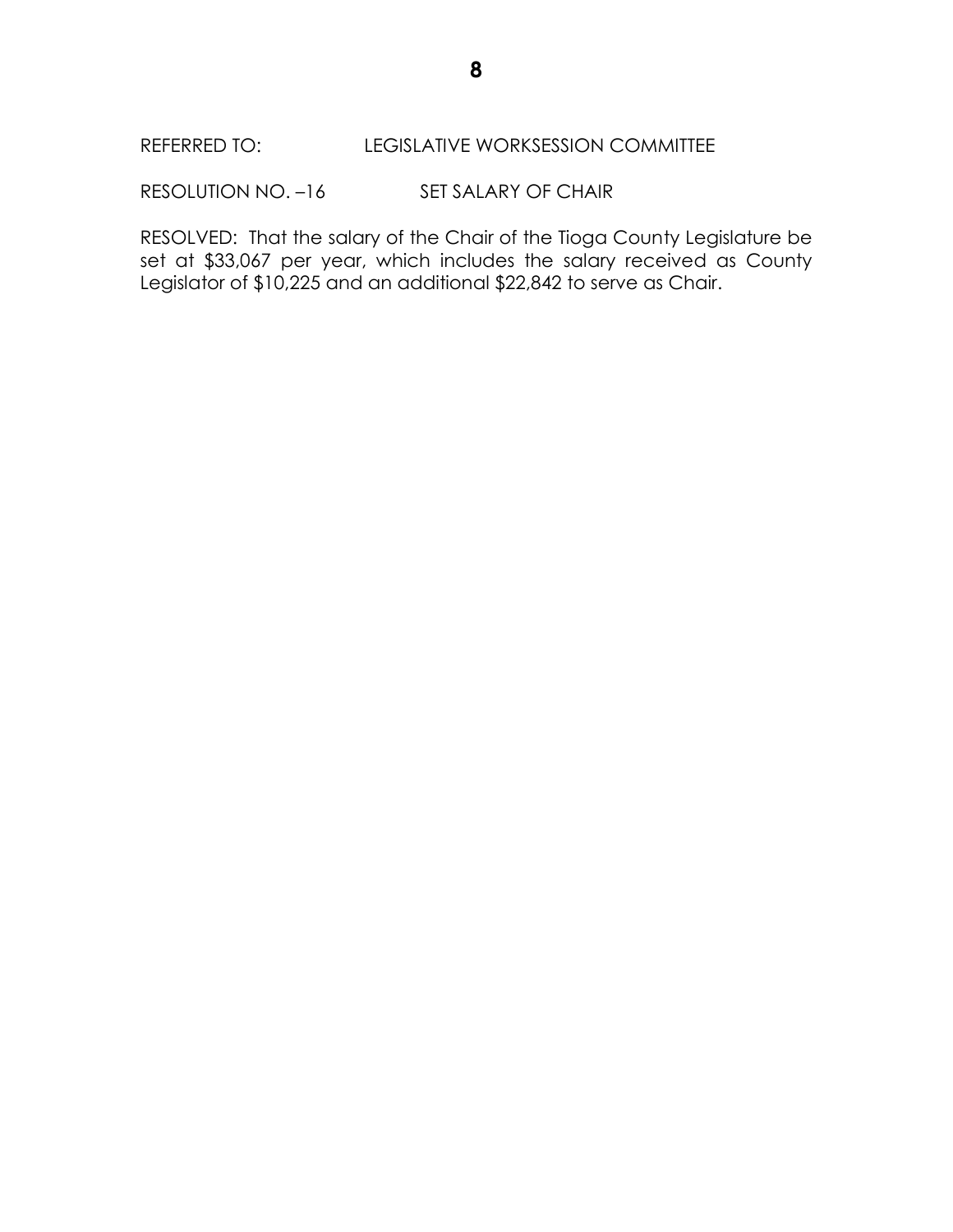REFERRED TO: LEGISLATIVE WORKSESSION COMMITTEE

### RESOLUTION NO. -16 FIX DATES AND TIMES OF TIOGA COUNTY LEGISLATIVE **MEETINGS**

RESOLVED: That the Tioga County Legislature during 2016 shall meet regularly in the Edward D. Hubbard Auditorium of the Ronald E. Dougherty County Office Building, 56 Main Street, Owego, New York at 12:00 P.M. on the Tuesday following Committees which are held during the first full work week of the month; and be it further

RESOLVED: That the, March, June, September and December 2016 Legislative meetings shall be held at 6:00 P.M.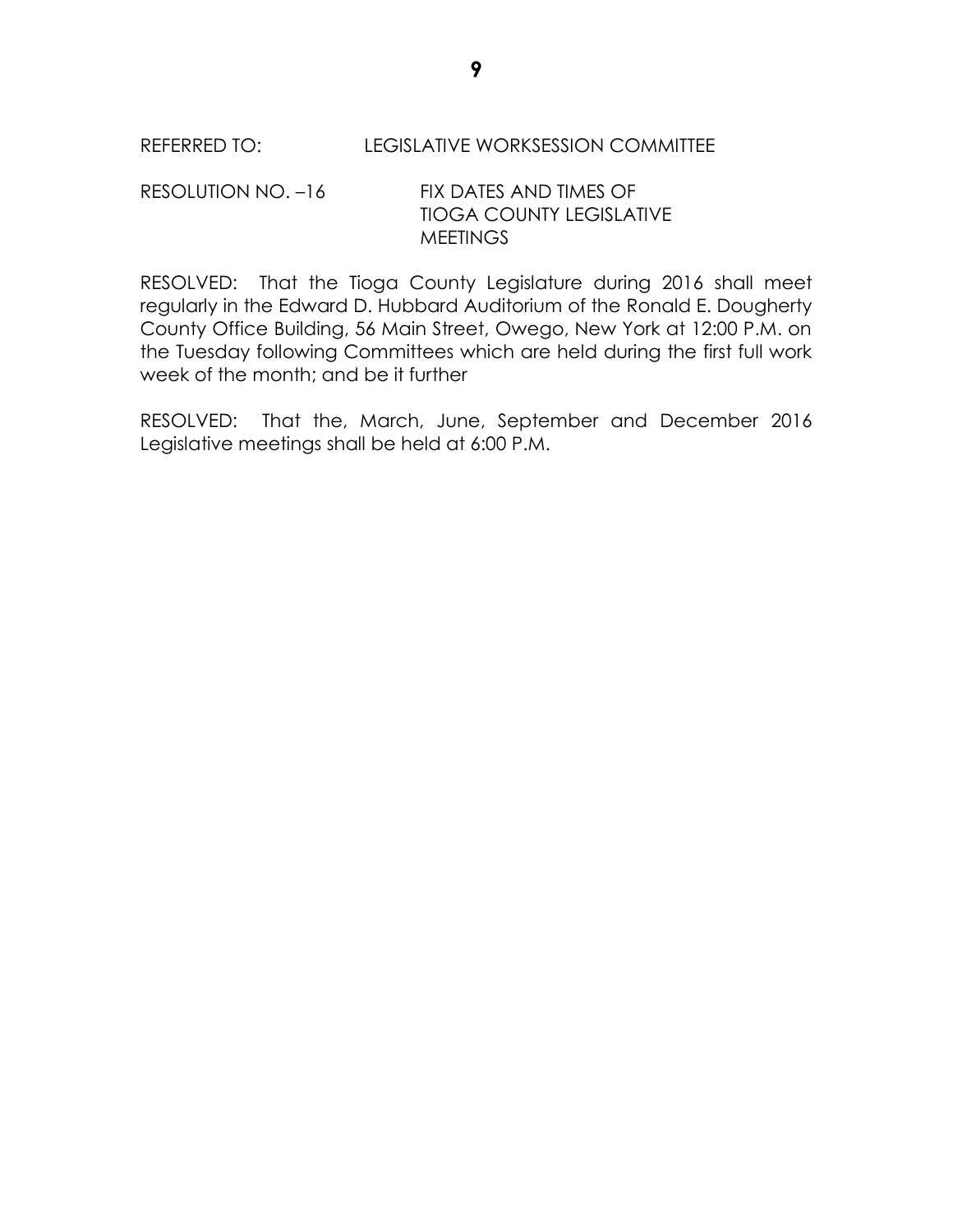#### REFERRED TO: ADMINISTRATIVE SERVICES

RESOLUTION NO. -16 APPOINTMENT OF ADMINISTRATIVE CORONER

WHEREAS: The Tioga County Coroners have selected an Administrative Coroner for 2016; and

WHEREAS: Such Administrative Coroner will perform the supervisory duties of managing their budget, paying the bills, and various office functions of the Coroner's office; and

WHEREAS: The Administrative Coroner will have no supervisory authority over the other Coroners; therefore be it

RESOLVED: That W. Stewart Bennett, Tioga County Coroner, has been selected by the four duly elected County Coroners to be designated as the Administrative Coroner for 2016 and be given a stipend of \$3,000.00 as set forth in the County budget.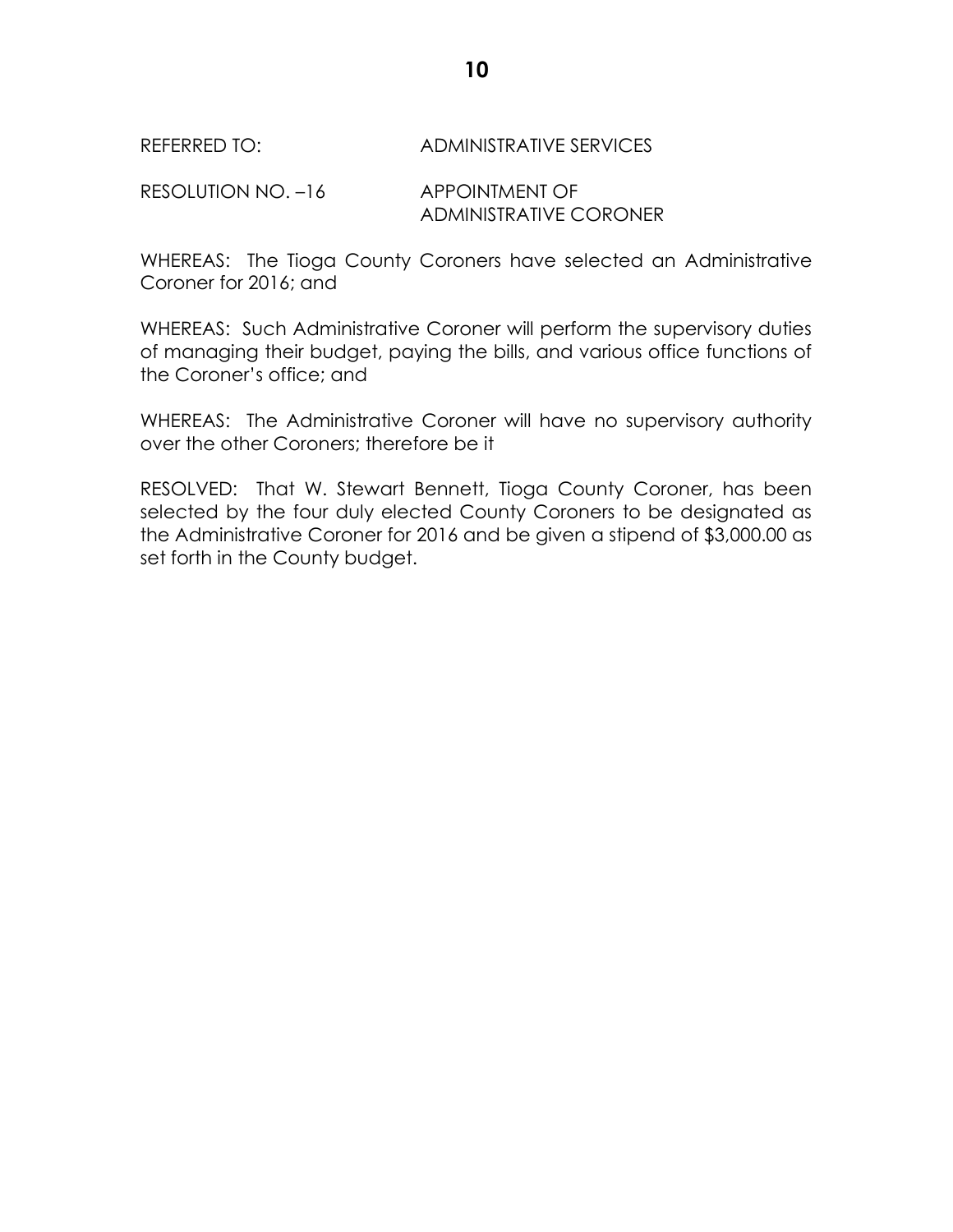# REFERRED TO: LEGISLATIVE WORKSESSION PERSONNEL COMMITTEE

RESOLUTION NO. -16 APPOINT COUNTY AUDITOR AND DEPUTY COUNTY AUDITOR

WHEREAS: The County is required to appoint a County Auditor and Deputy County Auditor to process and review the Purchase Orders submitted by County Departments for payment of a variety of bills; and

WHEREAS: The terms for these appointments coincide with Legislator Group One and are due for reappointment as of January 1, 2016; therefore be it

RESOLVED: That Maureen L. Dougherty, be and hereby is appointed County Auditor for a three (3) year term, commencing January 4, 2016 and ending December 31, 2018; and be it further

RESOLVED: That Cathy Haskell be and hereby is appointed Deputy Tioga County Auditor, to act in the absence of the County Auditor, said term to be the same as that of the County Auditor.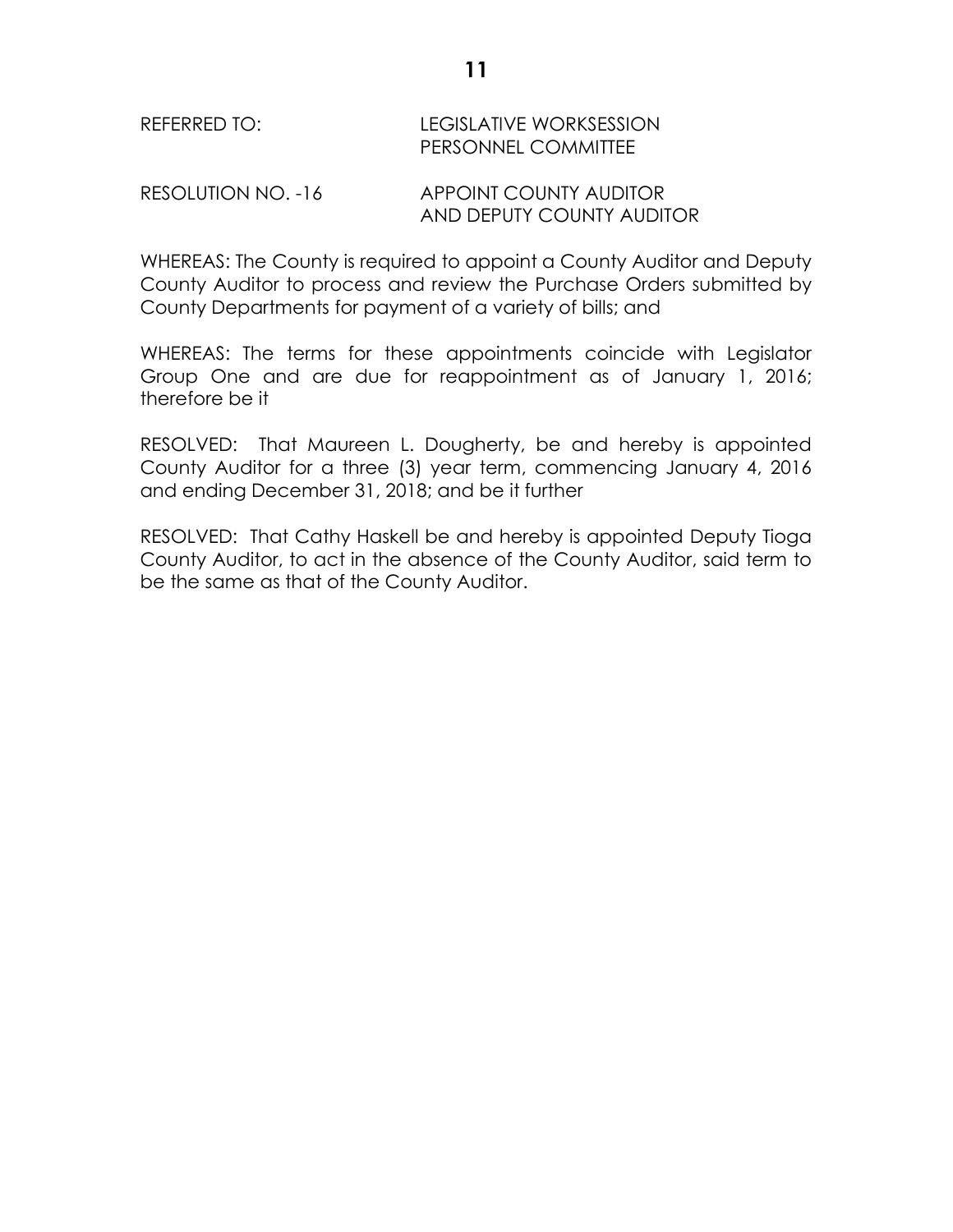#### REFERRED TO: LEGISLATIVE WORKSESSION

RESOLUTION NO. -16 APPOINT DIRECTORS SOIL & WATER CONSERVATION **DISTRICT** 

RESOLVED: That Legislators Dale Weston and Tracy Monell are hereby appointed Directors of the Tioga County Soil and Water Conservation District for a one year term of January 1, 2016 through December 31, 2016; and be it further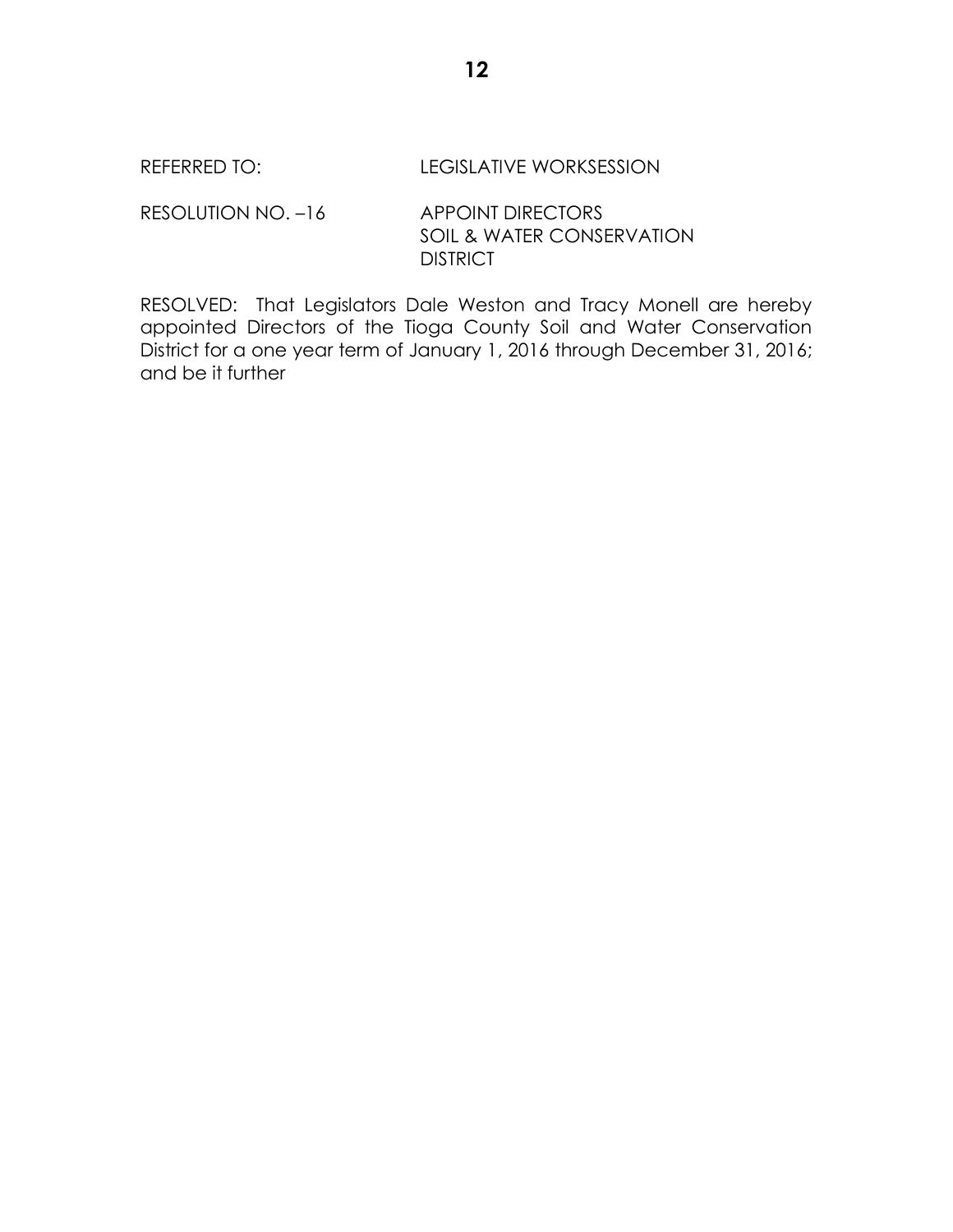## REFERRED TO: LEGISLATIVE WORKSESSION

RESOLUTION NO. -16 ANNUAL REVIEW OF PROCUREMENT POLICY

WHEREAS: General Municipal Law §104-b requires an annual review of Tioga County's procurement policy and procedures; now therefore be it

RESOLVED: That the Tioga County Legislature affirms its annual review of its Procurement Policy.